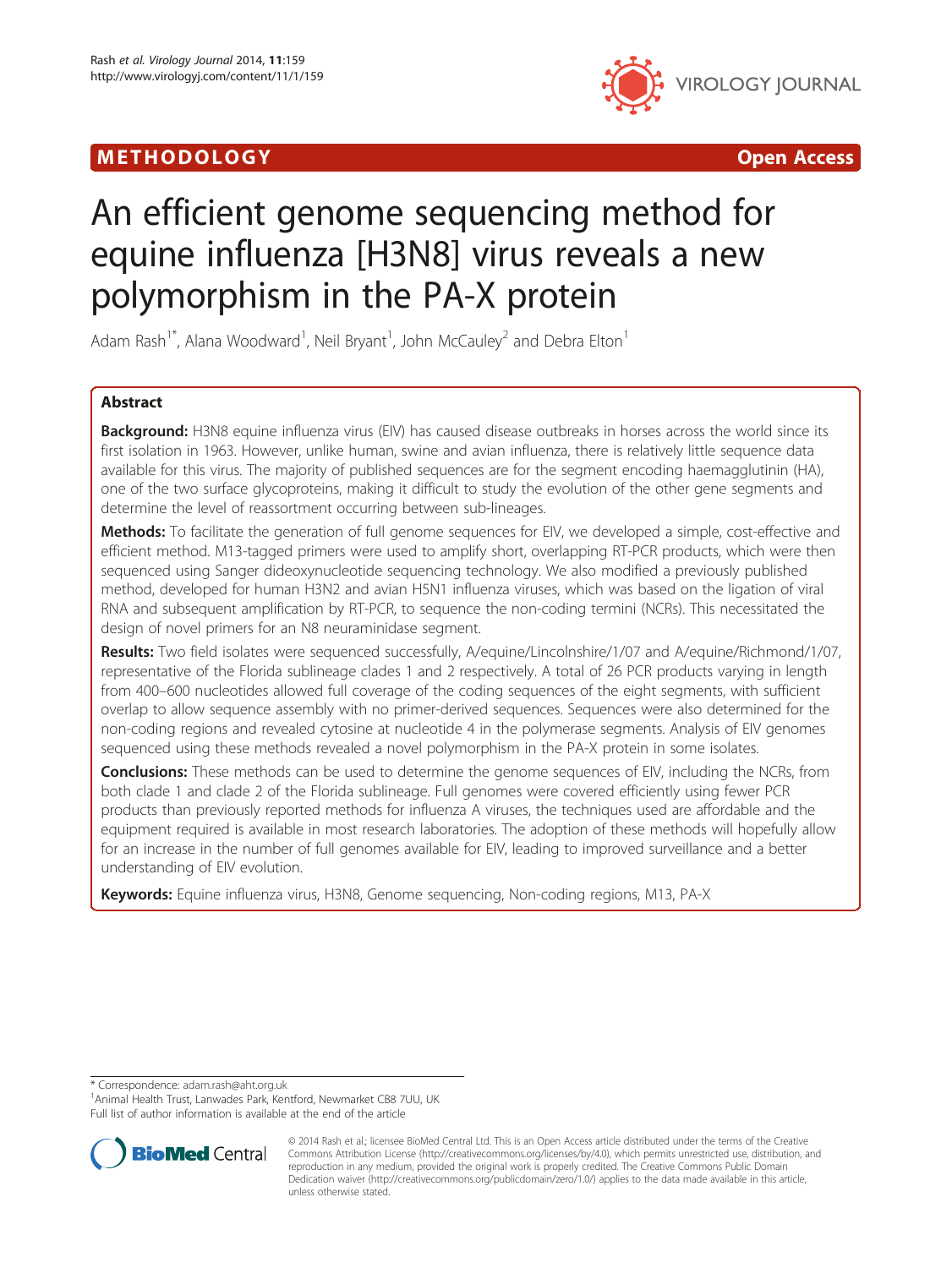#### Background

Equine influenza virus (EIV) is an influenza A virus belonging to the Orthomyxoviridae family. These viruses have a negative sense, single-stranded RNA genome consisting of eight viral gene segments [[1\]](#page-8-0). Originally thought to have transmitted from birds, H3N8 EIV was first isolated during a widespread outbreak in the United States in 1963 [\[2\]](#page-8-0), and has since spread worldwide causing multiple major outbreaks of disease in horses. During the 1980s the virus diverged into two antigenically distinct lineages [[3\]](#page-8-0), American and Eurasian, and since then the American lineage has further evolved into the Florida sublineage clades 1 and 2, which continue to cocirculate today [[4\]](#page-8-0). These lineages have historically been based on antigenic and genetic data for HA. A phylogenetic study by Murcia et al. [\[5](#page-8-0)] showed that phylogenetic trees produced for each of the viral gene segments also supported division into the American and Eurasian lineages, and all but segment 7 divided into the two clades of the Florida sublineage. However, less than 100 complete viral genomes covering the 46 years from 1963 to 2008 were available at the time of the study.

Other groups have studied the evolution of individual influenza A virus genes. H3N8 EIV PB2 [[6\]](#page-8-0) and matrix proteins [\[7](#page-8-0)] were found to belong to the same lineage as North American avian strains, whilst PB1, PA, HA and NP were found to have evolved independently from other influenza A viruses [\[8](#page-8-0)-[10\]](#page-8-0). Equine NS was suggested as being restricted to subtype [[11\]](#page-8-0), as the NS segments of the H3N8 viruses were close to one another but not to that of the H7N7 viruses, however very limited numbers of EIV genomes were available at the time these studies were performed, and in some cases only two different EIV strains were used. More recently a study found that the internal genes of the 1963 EIV pandemic virus were of western hemispheric avian influenza origin [\[12\]](#page-8-0). This study also showed that the virus shared a most recent common ancestor with avian influenza viruses from South America shortly before its emergence. The time to most recent common ancestor for avian/ equine NP was calculated as being 1954, which agreed with the hypothesis that the virus emerged in South America prior to its introduction into the USA in 1963 by horses imported by air from Argentina [\[12](#page-8-0)].

Following an extensive outbreak in 1989 affecting a highly vaccinated population of racehorses in the UK, it became clear that, like human influenza virus, EIV undergoes antigenic drift and therefore vaccine strains need to be kept up to date [\[13,14\]](#page-8-0). A formal process for vaccine strain selection, overseen by the World Organisation for Animal Health (OIE) was put in place. This process relies heavily on surveillance data collected from the field, of which most is focussed solely on the HA gene and the protein it encodes. Therefore the majority of published sequences are for HA, which makes it difficult to study the evolution of either the other gene segments or the virus as a whole. It is also known that reassortment between the different lineages of EIV has occurred [\[4-8,15,16\]](#page-8-0) but the full extent is unknown due to a lack of data available. Avian H3N8 influenza viruses have been shown to frequently exchange internal gene segments, and it has been suggested that the extensive reassortment within the H3 subtype poses a threat to human and animal health [\[17\]](#page-8-0). Next generation sequencing technologies have made it easier to sequence whole viral genomes, however these technologies are not readily available to all as considerable investment in equipment and bioinformatics expertise are needed. We aimed to develop a simple and robust method to sequence whole EIV genomes from all H3N8 lineages using Sanger dideoxynucleotide sequencing technology.

Each of the eight influenza virus gene segments contains two non-coding regions (NCRs), one at the 5′ terminus containing 13 conserved nucleotides, and the other at the 3′ terminus, which contains 12 nucleotides [[18\]](#page-8-0). Unlike the 5' end, the 3' terminus exhibits variation at the fourth nucleotide. This variation in the fourth nucleotide has been shown to affect the rescue of virus from a reverse genetics system [\[19](#page-8-0)]. A second objective, to implement a method previously described for sequencing the NCRs of influenza viruses [[20\]](#page-8-0), was adapted and carried out on an EIV, as well as an N8 subtype neuraminidase, for the first time.

Here we describe the genome sequencing method and highlight the sequence differences found between representatives of the two circulating clades of the Florida sublineage.

#### Results

#### Genome sequencing of equine influenza viruses

At the time of writing, only 81 full genome sets were available from the NCBI Influenza Virus Resource for EIV and only one or two gene segment sequences had been published for the majority of strains. To address the lack of available genomes, a method to sequence the genomes of equine influenza viruses belonging to both clades of the currently circulating Florida sublineage, using an EIV specific primer set for PCR and M13 primers for sequencing, was developed. A/equine/Richmond/1/07 was selected as a representative of recent Florida sublineage clade 2 (FC2) viruses, as well as being a current OIE recommended vaccine strain. A/equine/Lincolnshire/1/07 was chosen because it was the first virus belonging to clade 1 of the Florida sublineage isolated in the UK [[4](#page-8-0)]. Published nucleotide sequences were aligned for each segment and primers were designed to conserved regions (data not shown) to amplify products of 400–600 nucleotides (Figure [1\)](#page-2-0). Each specific primer was elongated at the 5′ end by adding either M13 forward or M13 reverse primer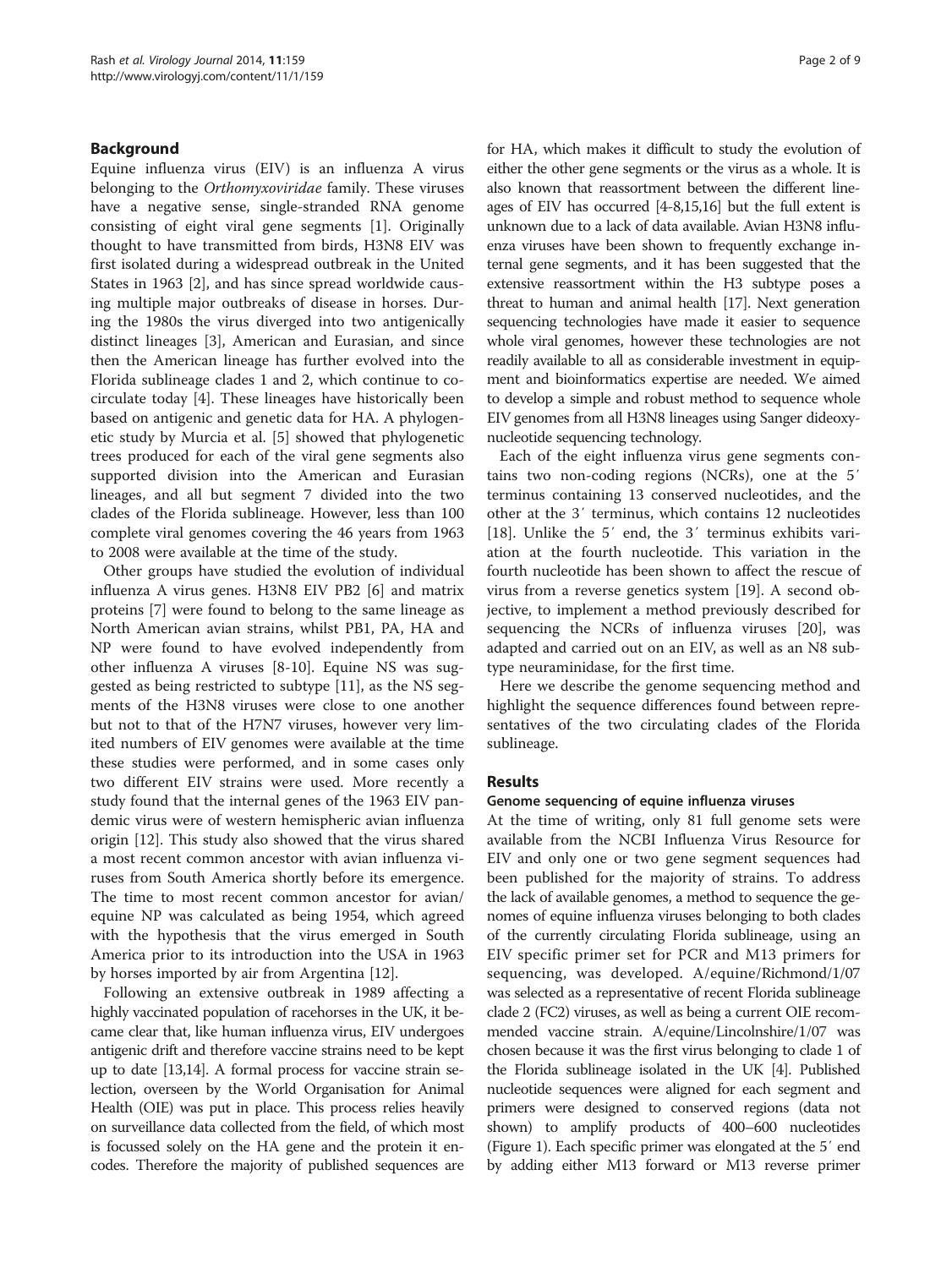<span id="page-2-0"></span>

sequences (Table [1\)](#page-3-0), as described in a method for sequencing swine influenza genomes [\[21\]](#page-8-0) which facilitated efficient sequencing. Four amplicons were produced for the larger genome segments, 1 to 4, three amplicons for segments 5 and 6, and two amplicons for segments 7 and 8 (Figure [2](#page-4-0)). A total of 26 PCR products were amplified successfully from RNA extracted from allantoic fluid for both virus strains, A/equine/Richmond/1/07 and A/equine/ Lincolnshire/1/07. The nucleotide sequences of the PCR products were determined on both strands and the complete viral genome was assembled successfully without the need for further specific primers to complete gaps. The PCR products overlapped by approximately 100 nucleotides at each end and sequences were edited, so that the final coding sequence contained no primer-derived sequences. This method has since been applied to a further 17 strains of EIV, all primers worked well for Florida clade 1 and clade 2 strains from 2009–2013, and sequences were made available on the GISAID (Global Initiative on Sharing Avian Influenza Data) EpiFlu database [\[22](#page-8-0)] (see Additional file [1](#page-8-0)). Assembled sequences for each segment of A/equine/ Richmond/1/07 and A/equine/Lincolnshire/1/07 were also uploaded onto GenBank, accession numbers indicated in additional material (see Additional file [2](#page-8-0)).

The gene segment sequences for each of the two viruses were aligned against one another for comparison.

There were a total of 279 nucleotide differences between the two viruses, which resulted in 65 amino acid changes (Table [2\)](#page-5-0). Approximately 45% (29) of the total amino acid changes were observed within the polymerase and nucleoprotein segments, with 45% (13) of these occurring within PA alone. The two glycoprotein segments, HA and NA, contained 40% (26) of the total amino acid differences, of which 54% (14) were within HA and 46% (12) within NA.

The two smaller segments, M and NS, contained a total of 10 amino acid changes within the four predicted polypeptides (M1, M2, NS1 and NS2/NEP) that they encode.

Nucleotide changes in three segments resulted in different lengths for their predicted polypeptides. A duplication of six nucleotides in A/equine/Richmond/1/07 resulted in a two amino acid insertion within the putative signal peptide of the precursor HA protein extending its length from 15 to 17 amino acids, as observed in recent FC2 isolates [\[4](#page-8-0)]. In contrast, when compared to earlier EIV isolates from 1963–2000 the predicted amino acid sequences for the NS1 protein from both viruses were truncated by 11 amino acids, as seen for other recent isolates [[4\]](#page-8-0). This was caused by a premature stop codon at position 220, resulting in a predicted polypeptide length of 219 amino acids. The open reading frame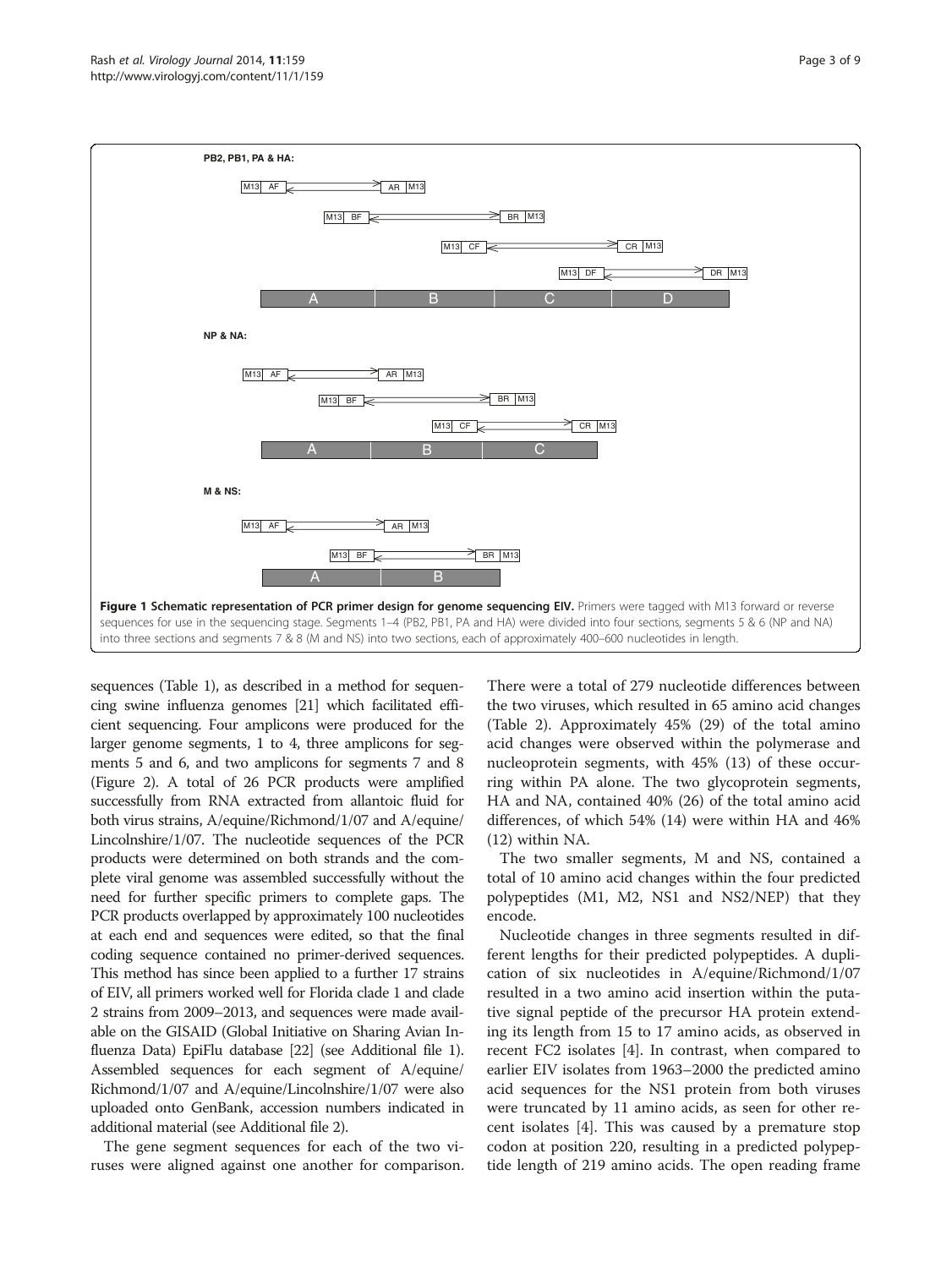| Primer name         | Primer sequence (5'-3')                              | Approximate nucleotide<br>coverage (5'-3') | Annealing temperature<br>used $(^{\circ}C)$ |  |
|---------------------|------------------------------------------------------|--------------------------------------------|---------------------------------------------|--|
| PB <sub>2</sub> /AF | GC GTAAAACGACGGCCAGT AGCGAAAGCAGGCAAATATATTCAATATG   | $1 - 655$                                  | 50                                          |  |
| PB <sub>2</sub> /AR | GC AACAGCTATGACCATG CTCTTTCTAGCATGTAT                |                                            |                                             |  |
| PB2/BF              | GC GTAAAACGACGGCCAGT CACAACTAACAATAACCAA             | 60<br>569-1335                             |                                             |  |
| PB2/BR              | GC AACAGCTATGACCATG CCTCAAGAGTTGATG                  |                                            |                                             |  |
| PB <sub>2</sub> /CF | GC GTAAAACGACGGCCAGT GCAATAATTGTAGCC                 | 1216-1874                                  | 45                                          |  |
| PB <sub>2</sub> /CR | GC AACAGCTATGACCATG ATTATTTGAGCAGTATC                |                                            |                                             |  |
| PB2/DF              | GC GTAAAACGACGGCCAGT GAAGCCAATACAGCGGT               | 1793-2341                                  | 50                                          |  |
| PB2/DR              | GC AACAGCTATGACCATG AGTAGAAACAAGG TCGTTTTTAAACAATTC  |                                            |                                             |  |
| PB1/AF              | GC GTAAAACGACGGCCAGT AGCGAAAGCAGG CAAACCATTTGAATGG   | $1 - 719$                                  | 50                                          |  |
| PB1/AR              | GC AACAGCTATGACCATG CAGCGTCCTTGGTCATTG               |                                            |                                             |  |
| PB1/BF              | GC GTAAAACGACGGCCAGT CTTCCAACGAAAGAGAA               | 577-1301                                   | 50                                          |  |
| PB1/BR              | GC AACAGCTATGACCATG GGTTTAATATGGATACACC              |                                            |                                             |  |
| PB1/CF              | GC GTAAAACGACGGCCAGT GCGGCTTCACTGAGTCCTGGC           | 1222-1863                                  | 50                                          |  |
| PB1/CR              | GC AACAGCTATGACCATG CATTTTAAACAAACTTC                |                                            |                                             |  |
| PB1/DF              | GC GTAAAACGACGGCCAGT CAAAGACTGGTCTACTG               | 1789-2341                                  | 50                                          |  |
| PB1/DR              | GC AACAGCTATGACCATG AGTAGAAACAAGG CATTTTTTCATGAAGATC |                                            |                                             |  |
| PA/AF               | GC GTAAAACGACGGCCAGT AGCAAAAGCAGG TACTGATCCAAAATGG   | $1 - 615$                                  | 50                                          |  |
| PA/AR               | GC AACAGCTATGACCATG GCCTCTCTCGGACTGAC                |                                            |                                             |  |
| PA/BF               | GC GTAAAACGACGGCCAGT GCCAGAATCAAGACCAGG              | 529-1255                                   | 50                                          |  |
| PA/BR               | GC AACAGCTATGACCATG CTCACTTGGAATCCAACTTGC            |                                            |                                             |  |
| PA/CF               | GC GTAAAACGACGGCCAGT GAGAGAAAGTGGATTTTGAGGATTG       | 1149-1785                                  | 50                                          |  |
| PA/CR               | GC AACAGCTATGACCATG CTGAAGGAGGCAGCGCC                |                                            |                                             |  |
| PA/DF               | GC GTAAAACGACGGCCAGT GACCCATGTTTTGTATG               | 1700-2233                                  | 50                                          |  |
| PA/DR               | GC AACAGCTATGACCATG AGTAGAAACAAGG TACTTTTTTGGACAG    |                                            |                                             |  |
| HA/AF               | GC GTAAAACGACGGCCAGT AGCGAAAGCAGGGGACGATATT          | $1 - 515$                                  | 50                                          |  |
| HA/AR               | GC AACAGCTATGACCATG GATTTGTTAGCCAATTCAG              |                                            |                                             |  |
| HA/BF               | GC GAAAACGACGGCCAGT CAGGTGTCACTCAAAAC G              | 428-1032                                   | 50                                          |  |
| HA/BR               | GC AACAGCTATGACCATG GGATTTGCTTTTCTGGTAC              |                                            |                                             |  |
| HA/CF               | GC GTAAAACGACGGCCAGT GGTTACATATGGAAAATGCC            | 939-1336                                   | 50                                          |  |
| HA/CR               | GC AACAGCTATGACCATG GAGCCACCAGCAATTCT                |                                            |                                             |  |
| HA/DF               | GC GTAAAACGACGGCCAGT GAAGGAAGAATTCAGGA               | 1251-1733                                  | 50                                          |  |
| HA/DR               | GC AACAGCTATGACCATG GAGTAGAAACAAGGGTGTTTTTAAC        |                                            |                                             |  |
| NP/AF               | GC GTAAAACGACGGCCAGT AGCGAAAGCAGGGTAGATAATC          | $1 - 570$                                  | 50                                          |  |
| NP/AR               | GC AACAGCTATGACCATG CCGTGGGAGGGTTGAGCC               |                                            |                                             |  |
| NP/BF               | GC GTAAAACGACGGCCAGT GACACCACATACCAAAC               | 480-1075                                   | 45                                          |  |
| NP/BR               | GC AACAGCTATGACCATG CTCTCAGGTCCTCAAAT                |                                            |                                             |  |
| NP/CF               | GC GTAAAACGACGGCCAGT CCAGCACACAAGAGCCAG              | 1012-1569                                  | 55                                          |  |
| NP/CR               | GC AACAGCTATGACCATG AGTAGAAACAAGGGTATTTTC            |                                            |                                             |  |
| NA/AF               | GC GTAAAACGACGGCCAGT AGCAAAAGCAGGAGTTT               | $1 - 508$                                  | 45                                          |  |
| NA/AR               | GC AACAGCTATGACCATG GCCCTATTTTGACACTC                |                                            |                                             |  |
| NA/BF               | GC GTAAAACGACGGCCAGT CACACAGGGCTCATTAC               | 417-1049                                   | 45                                          |  |
| NA/BR               | GC AACAGCTATGACCATG CCGAAACCTTTTACACCG               |                                            |                                             |  |
| NA/CF               | GC GTAAAACGACGGCCAGT CACAGTTGGATATTTGTG              | 951-1461                                   | 50                                          |  |

# <span id="page-3-0"></span>Table 1 Primer sequences and annealing temperatures used to sequence the genome of H3N8 EIV<br>Primer nearest Driver sequence (F/2)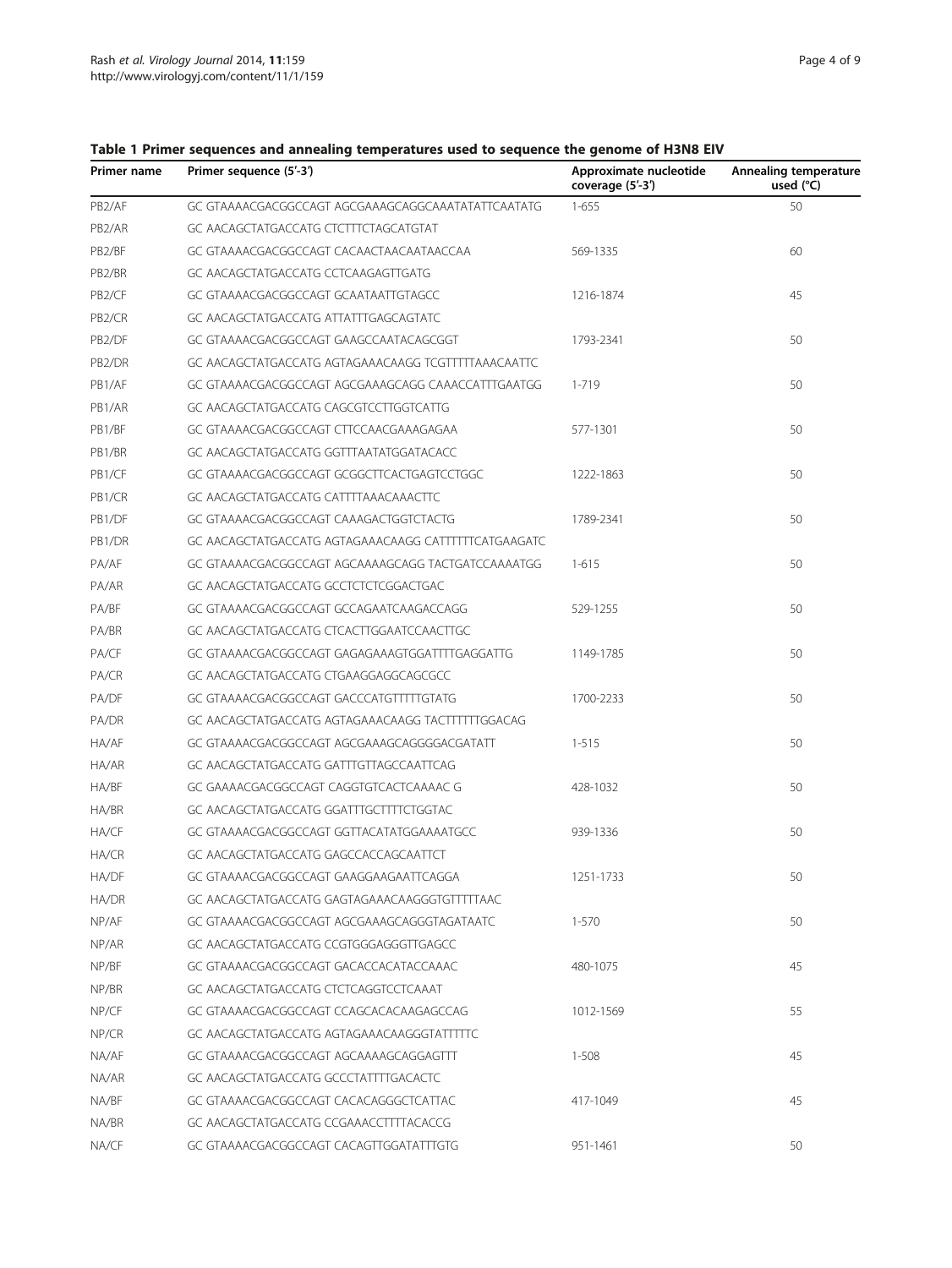| NA/CR | GC AACAGCTATGACCATG AGTAGAAACAAGGAGTT          |           |    |
|-------|------------------------------------------------|-----------|----|
| M/AF  | GC GTAAAACGACGGCCAGT AGCGAAAGCAGGTAGATATTTAAAG | $1 - 654$ | 50 |
| M/AR  | GC AACAGCTATGACCATG CTAGCCTTACTAGCAAC          |           |    |
| M/BF  | GC GTAAAACGACGGCCAGT CAGTACCACGGCTAAAG         | 571-1027  | 50 |
| M/BR  | GC AACAGCTATGACCATG AGTAGAAACAAGGTAGTTTTTAC    |           |    |
| NS/AF | GC GTAAAACGACGGCCAGT AGCGAAAGCAGGGTGACAAAAAC   | 1-492     | 50 |
| NS/AR | GC AACAGCTATGACCATG CTGCTCCTTCTTCGGTG          |           |    |
| NS/BF | GC GTAAAACGACGGCCAGT CATCATACTTAAAGCAAAC       | 407-890   | 50 |
| NS/BR | GC AACAGCTATGACCATG AGTAGAAACAAGGTAGTGTTTTTAT  |           |    |

<span id="page-4-0"></span>

|  |  | Table 1 Primer sequences and annealing temperatures used to sequence the genome of H3N8 EIV (Continued) |  |  |
|--|--|---------------------------------------------------------------------------------------------------------|--|--|
|--|--|---------------------------------------------------------------------------------------------------------|--|--|

of NS2/NEP however, was unaffected by this nucleotide substitution. In addition, a novel truncation in the recently discovered PA-X gene was identified in A/equine/ Richmond/1/07, caused by an early stop codon at position 20 of the +1 reading frame. The truncation of PA-X by 42 amino acids has not been described before, with the majority of strains having either a full length version

(252 amino acids) or are truncated by 19 amino acids. To investigate further and to study the evolution of the truncation, the PA-X region of segment 3 from an additional 29 EIV isolated in the UK between 2005 and 2013, including 9 from 2007, were sequenced using the method described here (see Additional file [3\)](#page-8-0). The 42 amino acid truncation in A/equine/Richmond/1/07 PA-

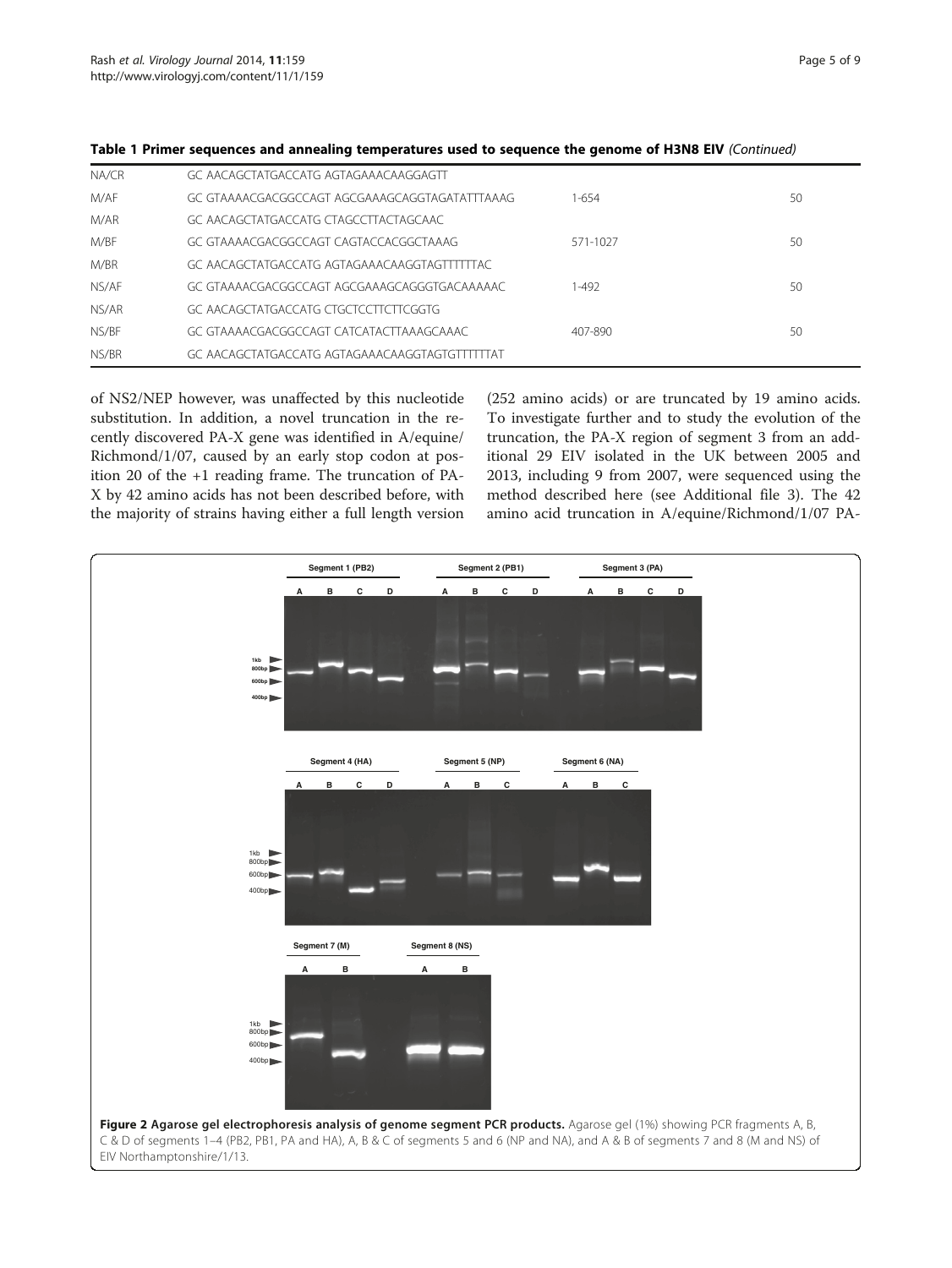| Segment | Nucleotide changes | Protein            | Amino acid changes | Amino acid changes from Richmond/1/07 to Lincolnshire/1/07                                        |
|---------|--------------------|--------------------|--------------------|---------------------------------------------------------------------------------------------------|
|         | 35                 | P <sub>B2</sub>    | 4                  | A105T, K251R, I398V, K660R                                                                        |
| 2       | 48                 | PB1                | 8                  | F94L, M119V, V149I, M179I, R329Q, E377D, D618E, K621R                                             |
| 3       | 47                 | <b>PA</b>          | 13                 | D64E, 186M, M210A, K237E, G240E, P259S, N321S, L348I, S409N, 1465V,<br>T476A, I500V, R626K        |
| 4       | 47 <sup>a</sup>    | $HA1$ <sup>+</sup> | 11 <sup>b</sup>    | K-14T, F-11L, I-9a <sup>1</sup> , F-9b <sup>1</sup> , N7G, R62K, V78A, D104N, A138S, N159S, E291D |
|         |                    | HA <sub>2</sub>    | 3                  | T43A, E50G, I198V                                                                                 |
| 5       | 30                 | NP                 | 4                  | 1131M, T257I, A359T, S450N                                                                        |
| 6       | 37                 | $NA^{\ddagger}$    | 12                 | T9A, S12F, V35A, E40K, G42D, H66Y, P78S, I191V, N235D, S337N, I410V,<br>G416E                     |
| 7       | 24                 | M1                 | 3                  | 115V, 180V, K95R                                                                                  |
|         |                    | M <sub>2</sub>     | 2                  | S86D, 290G                                                                                        |
| 8       | 11                 | NS <sub>1</sub>    | 4                  | 148S, 184V, Y207H, G210R                                                                          |
|         |                    | NS2/NEP            |                    | M52I                                                                                              |

<span id="page-5-0"></span>Table 2 Nucleotide and amino acid differences between A/equine/Richmond/1/07 and A/equine/Lincolnshire/1/07

<sup>a</sup>Includes a 6 nucleotide duplication resulting in <sup>b</sup>two additional amino acids in A/equine/Richmond/1/07. <sup>†</sup>Numbering starting after the putative signal sequence,<br>‡wywhoring starting from start coden. <sup>1</sup>Two amino acid numbering starting from start codon <sup>1</sup>Two amino acid insertion in Richmond/1/07 HA, not present in Lincolnshire/1/07.

X was identified in three of the isolates, one from another horse in the same outbreak that A/equine/Richmond/1/07 was isolated from, and the other two from a separate outbreak in 2007. The remaining isolates did not share the truncation, and all had a full length PA-X of 252 amino acids (61 amino acids following the +1 frameshift) (see Additional file [3\)](#page-8-0).

# Sequencing of the non-coding regions of equine influenza viruses

Previous studies have shown that there are discrepancies in the segments that contain a cytosine at nucleotide position four of the 3′ NCR, and that a cytosine at this position is not restricted to the polymerase segments [[23\]](#page-8-0). This variation has been implicated in the differing levels of vRNA and mRNA synthesis observed during the virus replication cycle whereby a uracil at this position increased mRNA production and delayed vRNA synthesis [\[23](#page-8-0)]. Another study showed that the fourth nucleotide of the NCR at the 3′ end of influenza vRNA segments could influence rescue of viruses using reverse genetics [\[19\]](#page-8-0). As one of our future aims was to generate a reverse genetics system for A/equine/Richmond/1/07, we determined the sequence of the NCRs for each vRNA segment for this virus strain. Viral RNA was self-ligated, then each of the NCRs amplified using a universal primer complementary to the opposite NCR and a segment specific primer, as described by de Wit et al. [\[20](#page-8-0)]. Modifications were made to all but two of the published primer sequences to ensure that they were complementary to equine influenza viruses sequenced previously (Table [3](#page-6-0)). The NCRs from each segment were amplified successfully, but with varying degrees of efficiency. In particular the 3′ of segment 8 was amplified to a high level, whereas products of the correct size for the 5′ of

segment 6, and both the 5′ and 3′ of segment 7 were not visible by gel electrophoresis, as shown in Figure [3](#page-6-0). Despite bands of the correct size not being visible for these products, sequence covering the NCR regions of interest were successfully determined for all three. Subsequent sequencing of the amplified NCRs revealed that the 13 nucleotides of the 5′ end were identical in all 8 viral gene segments, as well as the 12 bases of the 3′ end of the vRNA except for the fourth nucleotide. The three polymerase segments (PB2, PB1 and PA) all contained a cytosine, whilst the remaining segments (HA, NP, NA, M and NS) contained a uracil at the fourth nucleotide position.

# **Discussion**

We and others have previously shown that reassortment has occurred between different EIV [[4-8,15,16\]](#page-8-0), but a lack of full genome sequences for EIV makes it difficult to ascertain the extent of reassortment between them, and whether reassortment has occurred between EIV and influenza A viruses from other species. We therefore developed a simple method for sequencing viral genomes that included primers with M13 sequence tags to improve the sequencing efficiency. This was based upon the approach recommended by the WHO for sequencing swine influenza virus isolates in 2009 [[21\]](#page-8-0), however our method used only 26 PCR fragments to cover the segment-specific regions of EIV, rather than 46 fragments. Alternative methods have been employed for sequencing influenza A viruses, such as using universal primers to simultaneously amplify all eight genome segments, or segment specific primers to amplify entire segments; however, in our hands such protocols result in poor amplification of the three largest genome segments (data not shown). Other methods based on amplification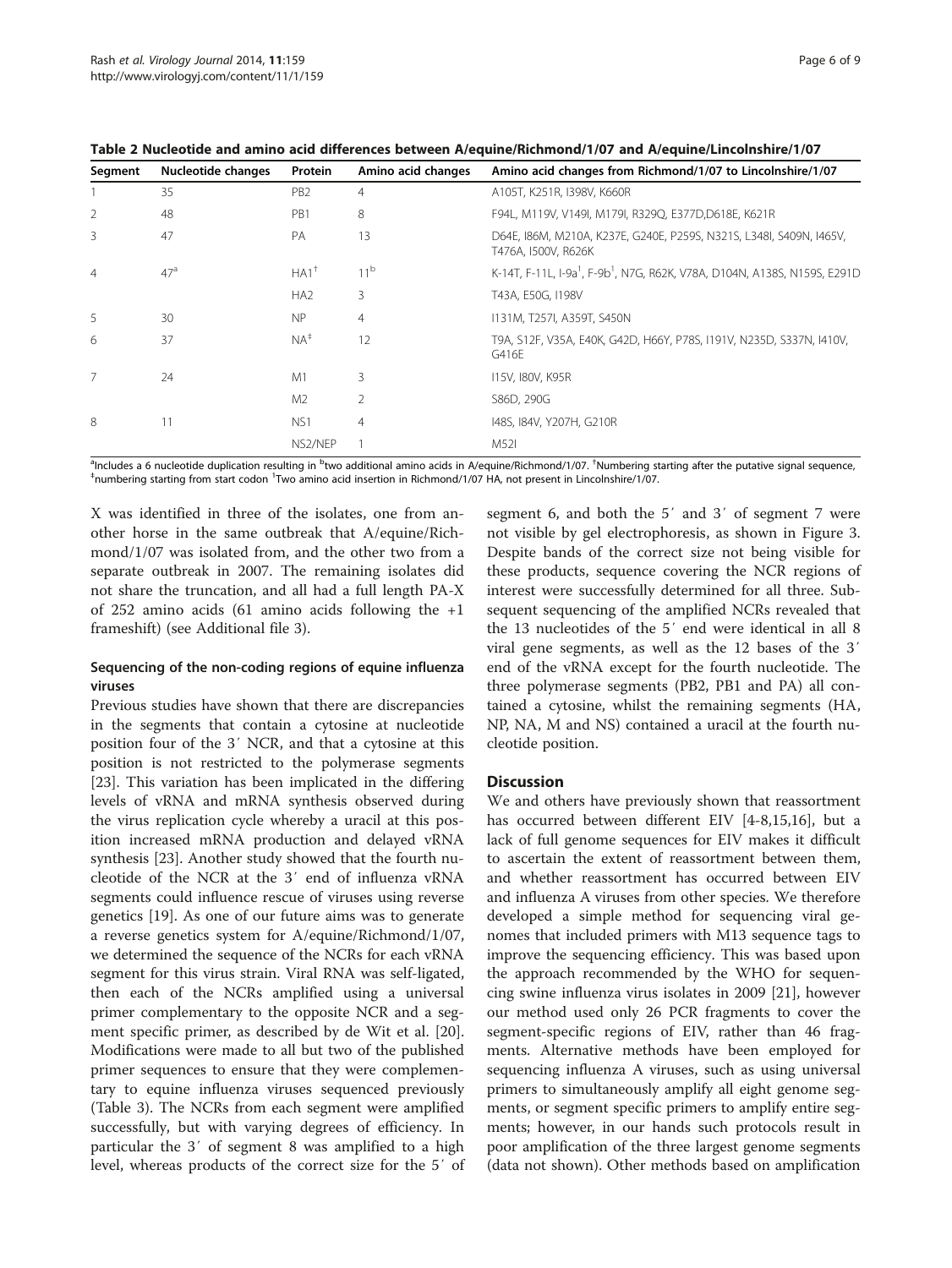<span id="page-6-0"></span>Table 3 Primer sequences used for sequencing 3′ and 5′ NCRs of H3N8 EIV

| Primer             | Primer sequence <sup>+</sup>                    |
|--------------------|-------------------------------------------------|
| Universal 3'       | 5'-CCTTGTTTCTACTAGC-3'                          |
| Universal 5'       | 5'-CCTGCTTTTGCTAGT-3'                           |
| PB2 3'             | 5'-GG <b>G</b> TATTTCATTGCCATCATCC-3'           |
| PB <sub>2</sub> 5' | 5'-GACTCTAGCATACTTACTGACAG-3'                   |
| PB1 3'             | 5'-GACAGTATCCATGGTGTATCCTGT-3'                  |
| PB1 5'             | 5'-GTATGGTTGAGGCCATGGTGTCC-3'                   |
| PA 3'              | 5'-ATCCCTGTGATTTCAAATCTTTCTTC-3'                |
| PA 5'              | 5'-GAATGCCTGATTAATGATCCCTG-3'                   |
| $HA$ 3'            | 5'-AATGIICCAIIIGCTACIGCAIG-3'                   |
| HA 5'              | 5'-GGATTTCATTCGCCATATCATG-3'                    |
| NP 3'              | $5'$ -TCAAATGCCGAAAGT-3'                        |
| NP <sub>5</sub>    | 5'-CCGATCGTGCC <b>T</b> TC <b>C</b> TTTGACAT-3' |
| $NA$ $3'$          | 5'-GTGGAGTAGATCATAAAATTGCC-3'                   |
| NA 5'              | 5'-CAGACCTGTTTCATTGTTATTGAG-3'                  |
| M 3'               | 5'-ATAAAGCGTCTACGCTGCAGTCC-3'                   |
| M 5'               | 5'-AAAGAGGGCCTTCTACGGAAGG-3'                    |
| <b>NS 3'</b>       | 5'-CCGTATTATCATTCCATTTAAG-3'                    |
| NS 5'              | 5'-TGATAATACGGTTAGAATCTCT-3'                    |

† Sequences from de Wit et al., [\[20](#page-8-0)] shown in italics with specific individual nucleotide changes in bold text, plus novel primer sequences for the N8 NA segment.

of small PCR fragments do not include the M13 sequences in the primers, which makes the method described here simple and efficient. A method previously described for sequencing the NCRs of the influenza gene segments was also modified and successfully used for the first time on an equine influenza virus, with novel primers designed for an N8 subtype NA.

The two segments encoding the surface glycoproteins, HA and NA, contained a large number of amino acid differences between the two viruses. This was expected as these two proteins are under constant immune-driven selection pressure to undergo antigenic drift. Interestingly a high number of amino acid differences were found in PA, especially when compared to the other two polymerase subunits PB2 and PB1, and a similar finding was observed by Murcia et al. [\[5](#page-8-0)]. The other internal segments contained fewer changes, which is not surprising as they are both smaller and may be under less immune pressure than the surface proteins.

Interestingly, a mutation in the +1 reading frame of PA, causing a premature stop codon in the translated amino acid sequence of PA-X, was observed in A/ equine/Richmond/1/07. PA-X is a recently discovered protein containing the N-terminal 191 amino acids of PA and, in the majority of strains, a further 61 amino acids derived from a frameshift to the +1 reading frame of PA [[24](#page-8-0)]. PA-X has been implicated in the modulation of influenza virus pathogenicity and virulence in a mouse model, whereby PA-X deficient viruses caused greater clinical signs and were less able to shut off host cell responses compared to wild-type viruses with full length PA-X [\[24](#page-8-0)]. The premature stop codon in A/ equine/Richmond/1/07 would lead to a truncation of the protein by 42 amino acids. Truncated forms of PA-X have been described previously, however the majority of these are due to a nonsense mutation at codon 42 in the +1 reading frame [\[25](#page-8-0)]. Sequencing of PA, as described here, revealed that several other virus isolates from different outbreaks in 2007 as well as from the same yard as A/equine/Richmond/1/07, had the same truncated form of PA-X, however the truncated form did not persist in the UK.

Sequence analysis of the NCRs from each segment showed that EIV strain A/equine/Richmond 1/07 had cytosine at position 4 of the 3′ vRNA in the three

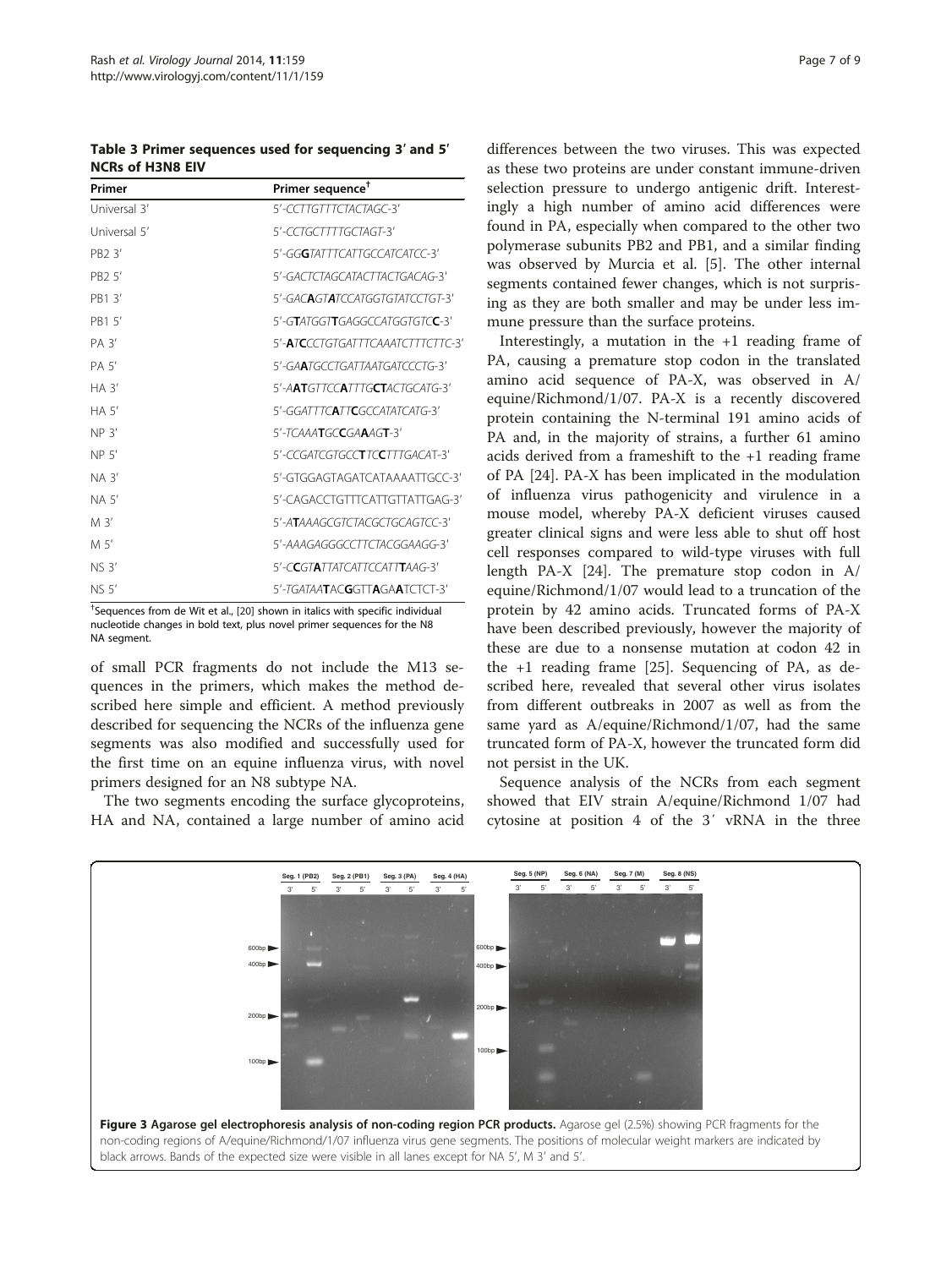polymerase segments, as found in other influenza viruses, and uracil at this position in the remaining 5 segments. This is the same pattern seen in the majority of other influenza A viruses for which the promoter sequences have been determined, including the prototype avian influenza virus, A/chicken/Rostock/34 (H7N1) [[26](#page-8-0)].

The methods outlined here can be used to determine the genome sequences of EIV, including the NCRs, from both clade 1 and clade 2 of the Florida sublineage. The techniques described here are affordable, and the equipment required is available in most research laboratories. The sequence assembly process is simple and does not require in depth bioinformatics, unlike next generation sequencing methodology. Due to the small genome size and small sample numbers usually associated with EIV, this method is therefore highly cost effective and straightforward. Amplicon sequencing has also been shown to be less labour intensive and more affordable than plasmid cloning methods [[27](#page-8-0)]. This method also permits the sequencing of individual gene segments with relative ease, as was the case with PA described here to investigate the frequency of the truncated form of PA-X.

# Conclusions

We have developed a simple, efficient and affordable method for sequencing whole genomes of EIV that offers an improvement compared with previously published methods. The adoption of these methods should facilitate an increase in the number of full genome sequences available for EIV. This will benefit surveillance programmes for EIV and improve understanding of the evolutionary paths taken by the virus, including the level of reassortment.

# **Methods**

# Viruses

EIV A/equine/Richmond/1/07 and A/equine/Lincolnshire/ 1/07 had previously been isolated and passaged twice in embryonated chicken eggs [\[4](#page-8-0)]. RNA was isolated from 140 μl virus stocks containing  $\sim 10^7$  EID<sub>50</sub>/ml using a QIAamp Viral RNA Mini Kit (Qiagen), according to manufacturer's directions. RNA was eluted in 50 μl elution buffer.

# cDNA synthesis

Using a UNI-12 primer, as described by Hoffmann et al. [[28\]](#page-8-0), cDNA was transcribed by denaturing 2 μl RNA in the presence of UNI-12  $(1 \mu M)$  final concentration) and 7 μl water at 70°C for 10 minutes and then cooling on ice. Following this, dNTP mix (final concentration each 0.5 μM),  $1 \times$  First Strand buffer, 200U Superscript II reverse transcriptase (Invitrogen) and water to a final volume of 20 μl were added. The reaction mixture was incubated at 42°C for 45 minutes.

# PCR amplification of gene segments

Viral gene segments were amplified in 50 μl PCR reactions consisting of 2 μl cDNA (representing 10% of the reverse transcription reaction), dNTP mix (0.2 mM each final concentration) (Qiagen),  $1 \times$  Pfu buffer, 2.5U Native Pfu DNA polymerase (Stratagene), water and oligonucleotide pairs (final concentration each of 0.2  $\mu$ M) as listed in Table [1](#page-3-0). The cycling conditions were as follows: initial denaturation at 96°C for 1 minute, followed by 25 cycles of denaturation at 96°C for 15 seconds, primer annealing at 50-60°C (see Table [1](#page-3-0)) for 10 seconds and elongation at 60°C for 5 minutes. PCR reactions were analysed on a 1% agarose gel containing GelRed nucleic acid stain (Biotium) according to manufacturer's directions. PCR products were purified using a QIAquick PCR purification kit (Qiagen) according to manufacturer's directions.

# PCR amplification of non-coding regions

The method described by de Wit et al. [[20](#page-8-0)] was used with modifications, as detailed in Table [2.](#page-5-0) Novel primers were designed to amplify the N8 subtype NA segment. Briefly, following an initial denaturation at 65°C for 5 minutes in the presence of T4 RNA ligase buffer and 20U RNAsin RNase inhibitor (Promega), 15 μl RNA was ligated using 40U T4 RNA ligase (New England Biolabs) at 37°C for 1 hour. The ligation reaction was stopped by heat inactivation at 65°C for 10 minutes. cDNA was transcribed from 4 μl of the ligated RNA by incubating the RNA in a mixture consisting of 0.5 μg random primer (Promega), dNTP mix (0.5 mM each final concentration) (Qiagen) and 20U RNasin at 65°C for 5 minutes, then cooling to 4°C, before adding 20U RNasin, 5 mM DTT, 200U Superscript II (Invitrogen) and  $1 \times$  First Strand buffer in a total reaction volume of 20 μl. The reaction mixture was subsequently incubated at 25°C for 5 minutes, followed by 50°C for 1 hour. 50 μl PCR reactions consisting of 4 μl cDNA (representing 20% of the reverse transcription reaction), dNTP mix (20 mM final concentration), universal primer (3′- or 5′- final concentration 0.2 μM) (Table [2](#page-5-0)), gene segment specific primer (3'- or 5'- final concentration 0.2  $\mu$ M) (Table [2\)](#page-5-0), 1  $\times$  Pfu buffer and 2.5U Native Pfu DNA polymerase (Stratagene) were made. The cycling conditions were as follows: initial denaturation at 96°C for 6 minutes, followed by 40 cycles of denaturation at 96°C for 30 seconds, primer annealing at 37°C for 1 minute and elongation at 72°C for 2 minutes. PCR reactions were analysed on a 2.5% agarose gel containing GelRed nucleic acid stain (Biotium) according to manufacturer's directions. PCR products were purified using a QIAquick PCR purification kit (Qiagen) according to manufacturer's directions. Where multiple bands were present in the gel, bands of the correct size were excised and purified using a